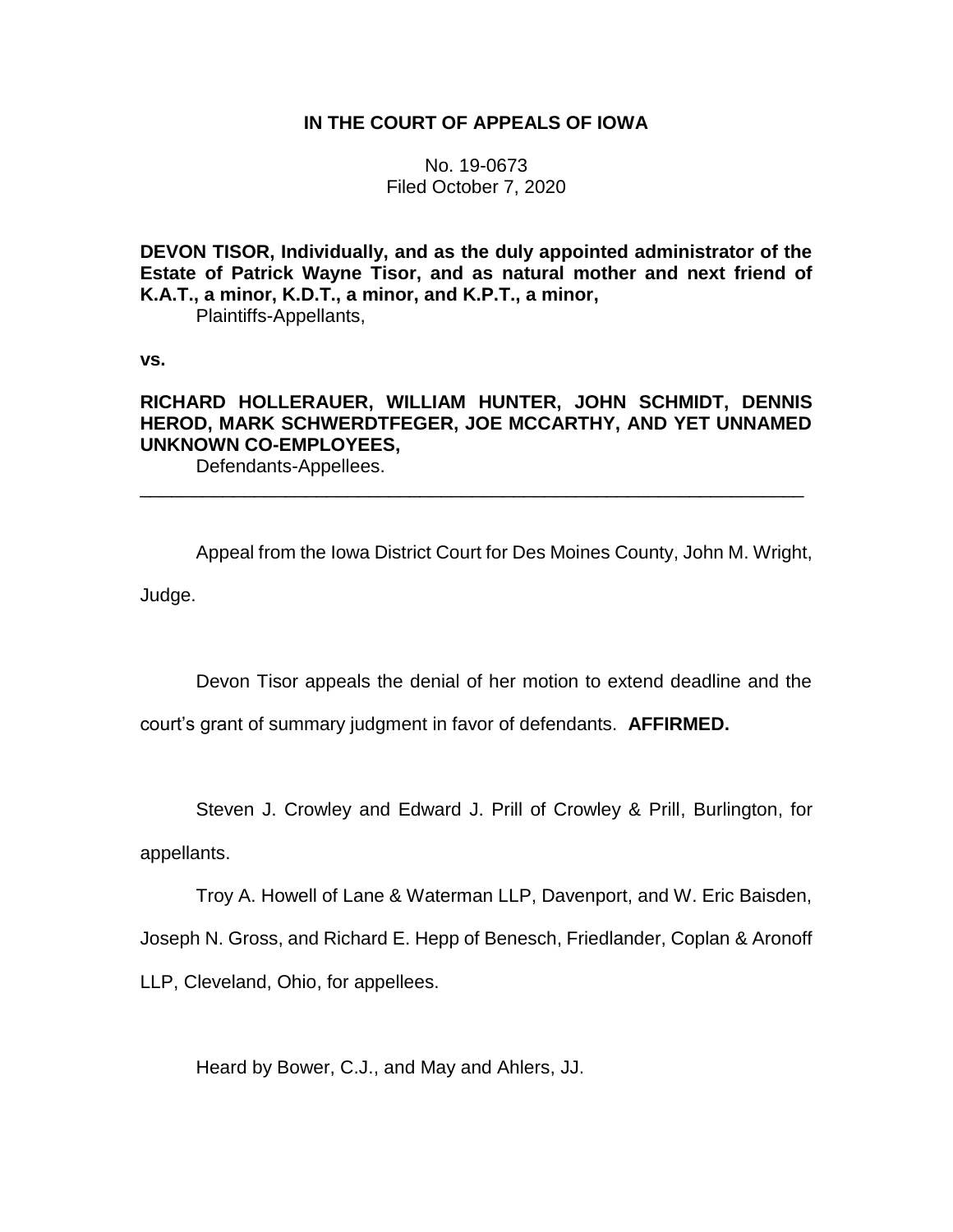## **BOWER, Chief Judge.**

 $\overline{a}$ 

Devon Tisor appeals the district court's denial of her motion to extend the deadline to resist summary judgment and the court's subsequent grant of summary judgment in favor of coemployees at her late husband's work place. $^\mathrm{1}\,$  Because the district court did not abuse its discretion in denying the motion to extend deadline and properly granted summary judgment, we affirm.

## **I. Background Facts & Proceedings**

Shearer's Foods, LLC, is a manufacturer of snack foods. Shearer's, which is headquartered in Massillon, Ohio, purchased an existing facility in Burlington, Iowa, in June 2014. The facility has been an operating bakery for over twentyeight years. Between 2014 and 2016, the facility operated thirteen production lines making a variety of cookies and crackers. Each line had a dedicated team of workers. The relevant production line for this case produced cookies.

On each production line, cookies or crackers are moved through the production process on a metal conveyor band. Cookie dough is cut and then moves through the oven and under a sizing roller to ensure uniform height. The cookies cool down while on the belt, are iced if necessary, and then move to the packaging area. The cookies have to be within a specific height range to fit properly in the packaging, and the metal sizing roller is approximately half an inch above the band. The sizing roller is supported by metal pillars on either side of the conveyor band upon which the cookies travel and is powered by a stand-alone

<sup>&</sup>lt;sup>1</sup> Devon Tisor brought suit on behalf of herself, her late husband Patrick's estate, and their children. We will refer to the plaintiffs collectively as "Tisor."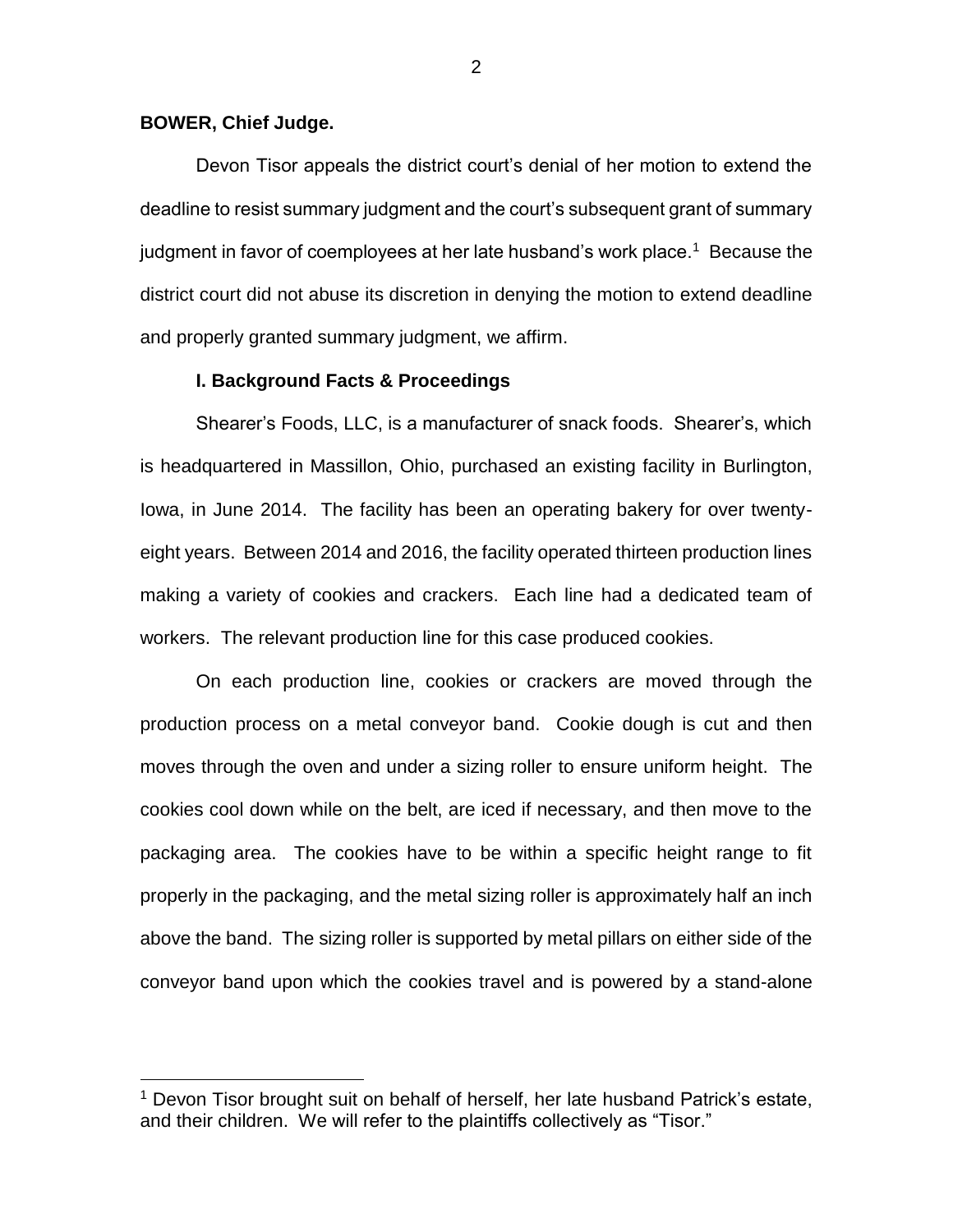motor. Both the band and roller average a speed of forty feet per minute. To turn off the sizing roller, a disconnect point is located next to the roller.

Patrick Tisor had worked at the facility since April 2008.<sup>2</sup> Beginning on March 13, 2016, Patrick worked as an oven operator on Line 7, which made an assortment of cookies.<sup>3</sup> Patrick's job duties required him to "monitor product quality and make adjustments to temperatures, exhaust, band speed, sizing rollers, and/or burners to ensure that quality and production standards are met," "perform daily cleaning of the brand brushes/rollers/oven knife and utensils," and "perform daily cleaning and weekly deep cleaning (when applicable)." Although the line was shut down and cleaned in its entirety at the end of each week, if the sizing roller was dirty for some reason on Monday morning, Patrick was expected to clean it. <sup>4</sup>

On December 5, 2016, before production started for the day, Patrick was at work before the rest of his team to start up the line for the week. Patrick was found unconscious with both arms pulled under the sizing roller. When Patrick was found, production had not yet started—the conveyor band was not yet hot and no cookies had been made. No tools, monitors, rags, or other work items were found in the area around Tisor. On December 8, Patrick died as a result of the injuries he suffered.

 $\overline{a}$ 

<sup>&</sup>lt;sup>2</sup> Between 2008 and 2016, the facility was owned by three different companies.

 $3$  Line 7 had been in the plant for nineteen years.

 $4$  Tisor's team leader described the process to clean the roller: "[W]e would shut the roller off and you'd have one person on one side and one person on the other and you would wipe it and then move it and clean it until it was clean."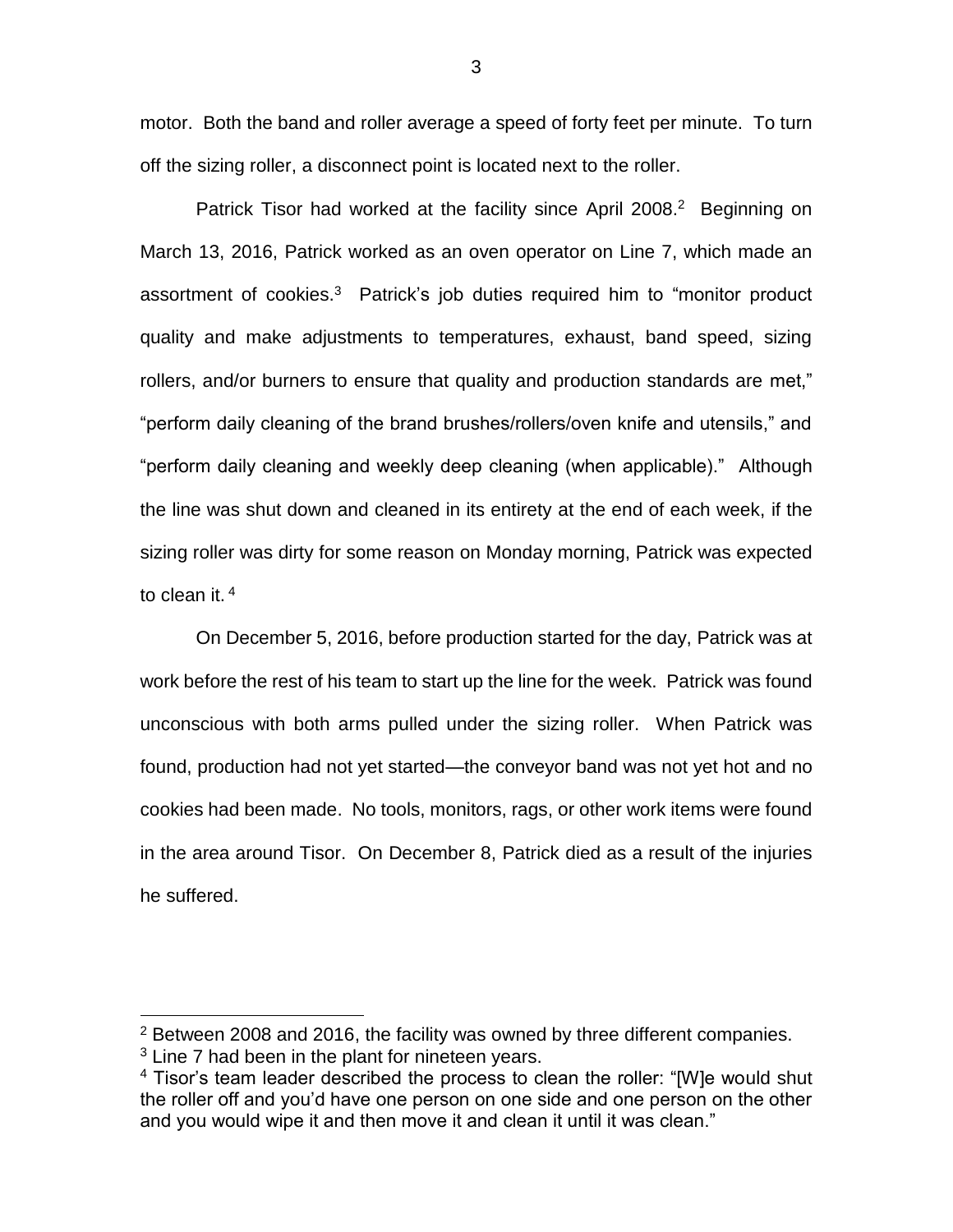Until Patrick's accident, no employee had been injured by a sizing roller on any of the thirteen production lines at the plant. In the summer of 2015, an employee had been injured while working on the conveyor band on Line 7—the same cookie line Patrick was working on when injured. That incident—which injured two of the employee's fingers—resulted in an inspection of the facility by the Iowa Occupational Safety and Health Administration (IOSHA) for nip or pinch points which could result in amputations.<sup>5</sup> The inspection started with Line 7, then expanded to the rest of the facility.

The 2015 IOSHA report cited Shearer's with inadequate machine guarding,

in violation of Iowa Administrative Code rule 875-1910.212(a)(1). The report noted specific locations presenting danger to operators, including some rollers in the facility:

(j) Line #7, Lane Conveyor P17-045B—The conveyor did not have the nip point guarded between two rollers. The nip point was approximately [forty-five] inches from the floor. An employee was performing maintenance on a machine that was operating.

(k) Line #10—The APV machine did not have the two pinch points guarded between each of the rotating Stinals roller shafts and the stationary part of the machine. The shafts were approximately [thirty-four] inches from the floor and each had approximately [two] inches on the end of each shaft that were not guarded.

(*l*) Line #9—The B19-020 Wire Cutter, had unguarded pinch points on both ends of the cookie conveyor belt roller, between the roller and fixed parts of the machine. The roller was approximately [fifty] inches from the floor and [six] inches long. There was an approximate [one-half] inch gap between the roller and stationary metal.

The report did not pinpoint the sizing rollers on any line as presenting a dangerous

unguarded pinch point. Shearer's abated the cited violations.

 $\overline{a}$ 

<sup>&</sup>lt;sup>5</sup> A nip point or pinch point is a danger point where rotating or reciprocating parts can pull clothing or body parts into a machine.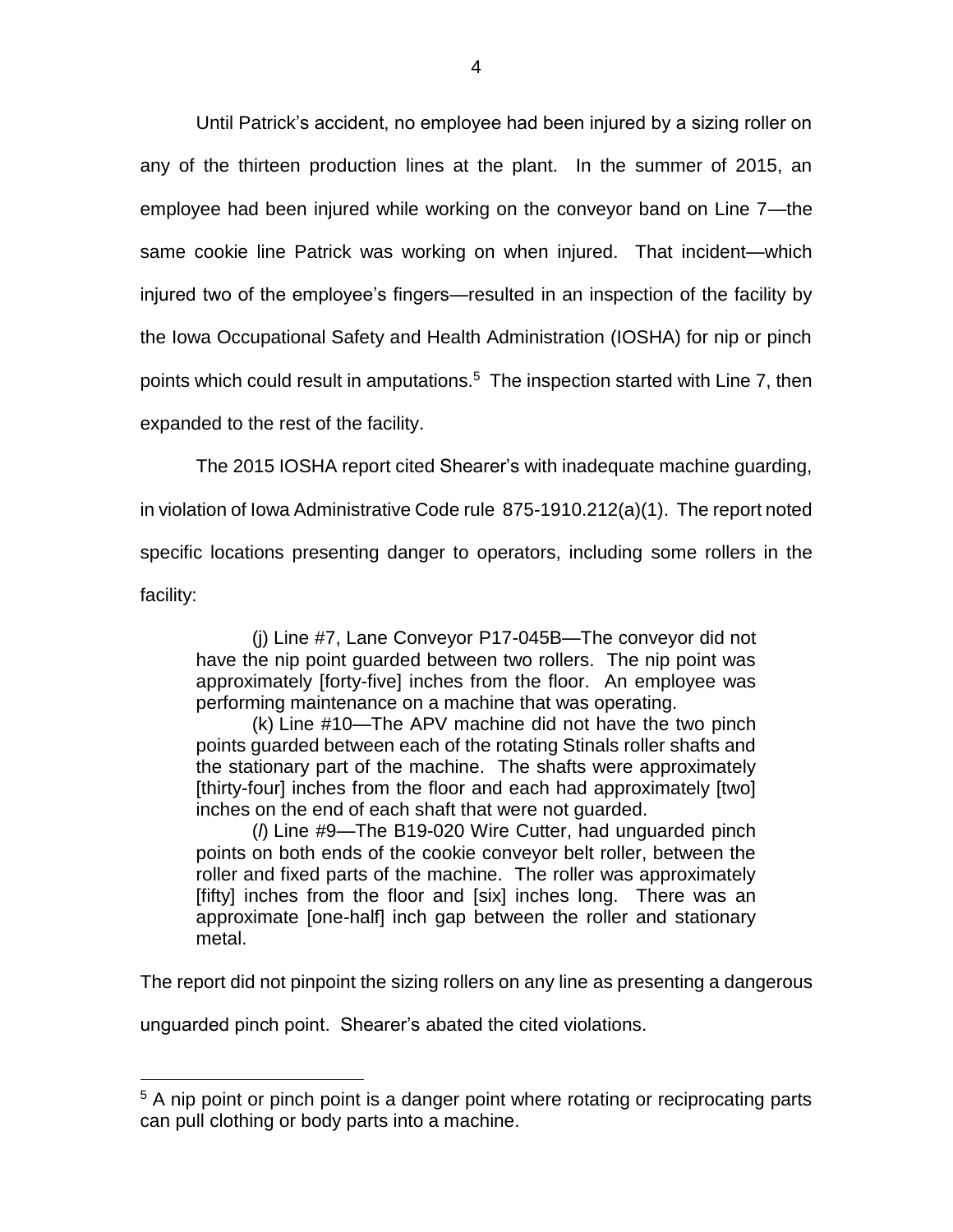On May 23, 2017, Tisor brought a gross negligence suit against four of Patrick's coemployees.

In July 2018, the district court granted a motion by Tisor to continue trial. On August 9, the parties filed a "Stipulated amended trial scheduling and discovery plan." As part of the stipulated plan, the last day to add parties was November 15. Discovery was to be completed by January 8, 2019, with dispositive motions to be filed no later than January 14, 2019, and plaintiffs' resistance due February 14.

On November 14, 2018, after discovery which included depositions in mid-August of the original defendants and fact witnesses, Tisor filed a motion to amend the petition. The district court granted the motion, which dismissed two defendants from the suit and added four higher-level managers as defendants. The coemployee-defendants in the amended petition were Richard Hollerauer, the plant's safety, sustainability, wellness coordinator; William Hunter, maintenance supervisor; Dennis Herod, production manager; John Schmidt, plant director; Mark Schwerdtfeger, vice president of safety, sustainability, and wellness; and Joe McCarthy, senior vice president of manufacturing. Hollerauer and Hunter, the remaining original defendants, answered the amended petition on December 10.

On January 14, 2019, the newly-added defendants filed their answer and all six named defendants filed a motion for summary judgment. As supporting evidence, the defendants all stated in sworn affidavits they did not know of any other employee injured by any sizing roller in the facility and Patrick had never informed them the sizing roller was dangerous.

On January 29, Tisor filed a motion to extend the deadline to respond to the summary judgment motion and requested time to take depositions of the new

5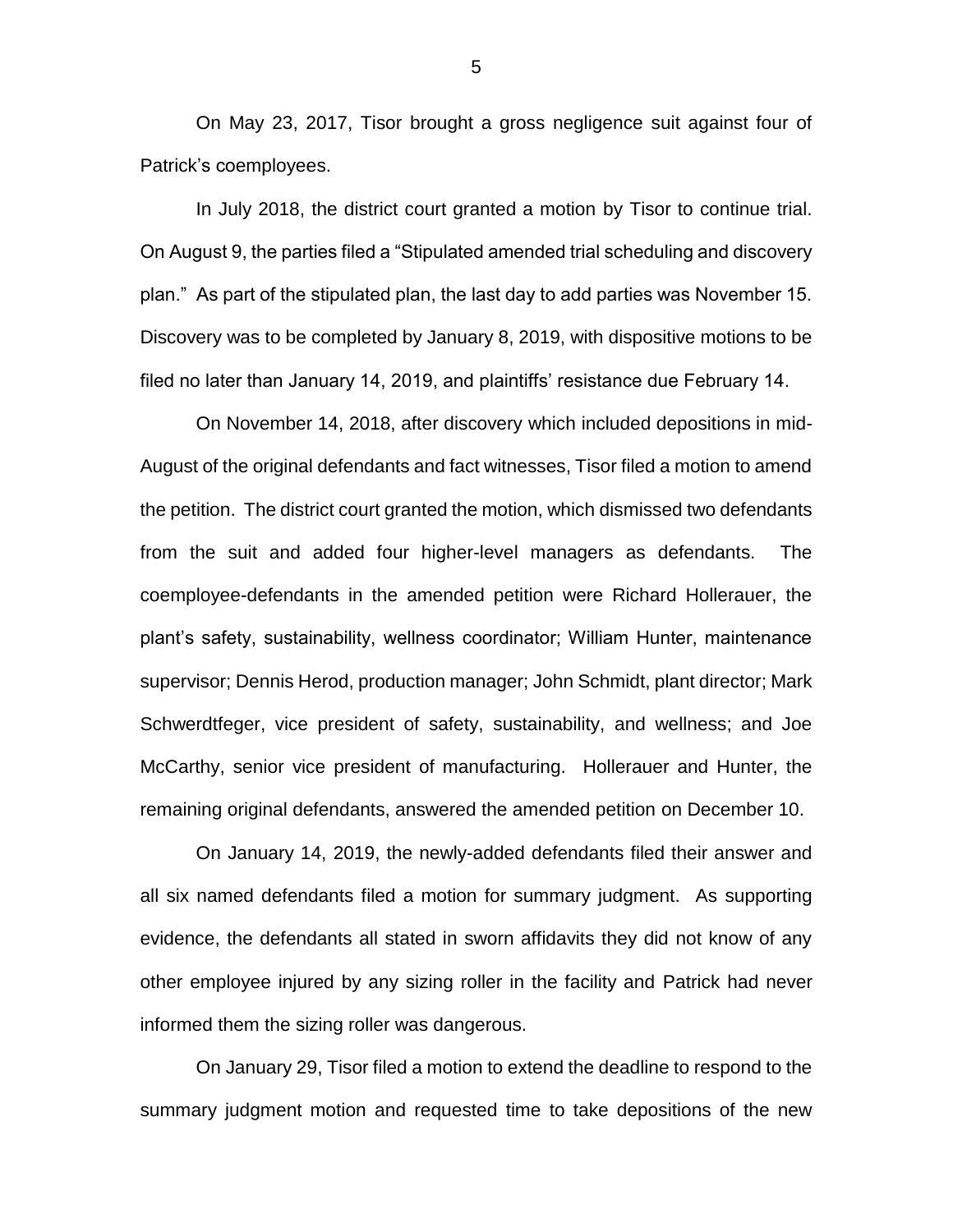defendants. The district court denied the motion to extend, noting Tisor waited until "the last day possible" to add the new defendants, extending the deadline would "provide[ ] the court less time to consider the motion," and the stipulated deadline "indicates [the parties] wanted the court to have sufficient time to consider" dispositive motions. The court ordered Tisor's response be filed by February 14.

On February 25, the parties participated in an unreported hearing on the summary judgment motion. On April 3, the district court ruled on the summary judgment motion. The court determined that, although a question of material fact existed regarding the defendants' actual knowledge of the peril presented by the unguarded sizing roller, nothing in the pleadings indicated injury was a probable result or the defendants' actions created a zone of imminent danger. The court granted summary judgment to the defendants and dismissed the case.

Tisor appeals both the court's denial of the motion to extend deadline and grant of summary judgment.

#### **II. Standard of Review**

"When a party opposing a motion for summary judgment files a motion requesting continuance to permit discovery, our review is for abuse of discretion." *Bitner v. Ottumwa Cmty. Sch. Dist.*, 549 N.W.2d 295, 302 (Iowa 1996). "[G]enerally a nonmoving party should have the opportunity to make discovery prior to hearing and ruling on a motion for summary judgment." *Id.*

We review summary judgment rulings for correction of errors at law. *Alden v. Genie Indus.*, 475 N.W.2d 1, 2 (Iowa 1991). Summary judgment is appropriate when no genuine issues of material fact exist and the movant is entitled to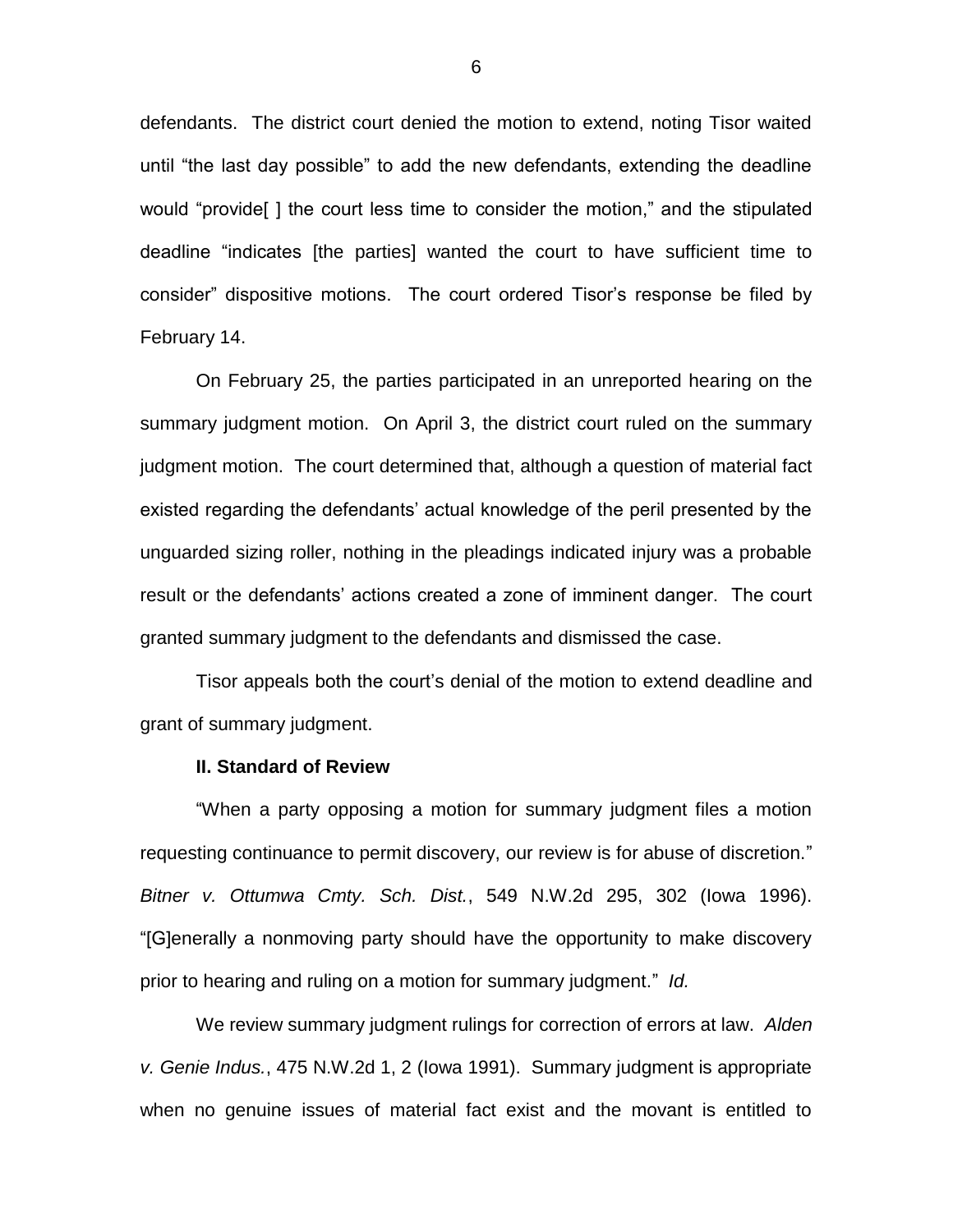judgment as a matter of law. *Emp'rs Mut. Cas. Co. v. Van Haaften*, 815 N.W.2d 17, 22 (Iowa 2012). "An issue of fact is 'material' only when the dispute involves facts which might affect the outcome of the suit, given the applicable governing law." *Wallace v. Des Moines Indep. Cmty. Sch. Dist. Bd. of Dirs.*, 754 N.W.2d 854, 857 (Iowa 2008).

We review the record in the light most favorable to the nonmoving party to determine whether the movants have met their burden. *C & J Vantage Leasing Co. v. Outlook Farm Golf Club, LLC*, 784 N.W.2d 753, 756 (Iowa 2010). We allow all legitimate inferences that can be reasonably deduced from the record in favor of the nonmoving party. *Feld v. Borkowski*, 790 N.W.2d 72, 75 (Iowa 2010). If reasonable minds could differ on resolution of a material fact issue, summary judgment should be denied. *Id.*

#### **III. Analysis**

**A. Motion to Extend Deadline.** Tisor claims the district court abused its discretion by denying a motion for extension of time for further discovery before responding to the motion for summary judgment. In the motion's required affidavit attachment, Tisor stated the additional defendants were revealed at an August 23 deposition. In the motion, Tisor requested an open-ended extension pending the completion of the depositions or, at minimum, an extension to March 15.

The court denied the motion, holding Tisor to the August 9, 2018 stipulated trial scheduling and discovery plan. The stipulated scheduling and discovery plan required new parties be added by November 15, discovery conclude by January 8, 2019, dispositive motions to be filed by January 14, and any response be due February 14.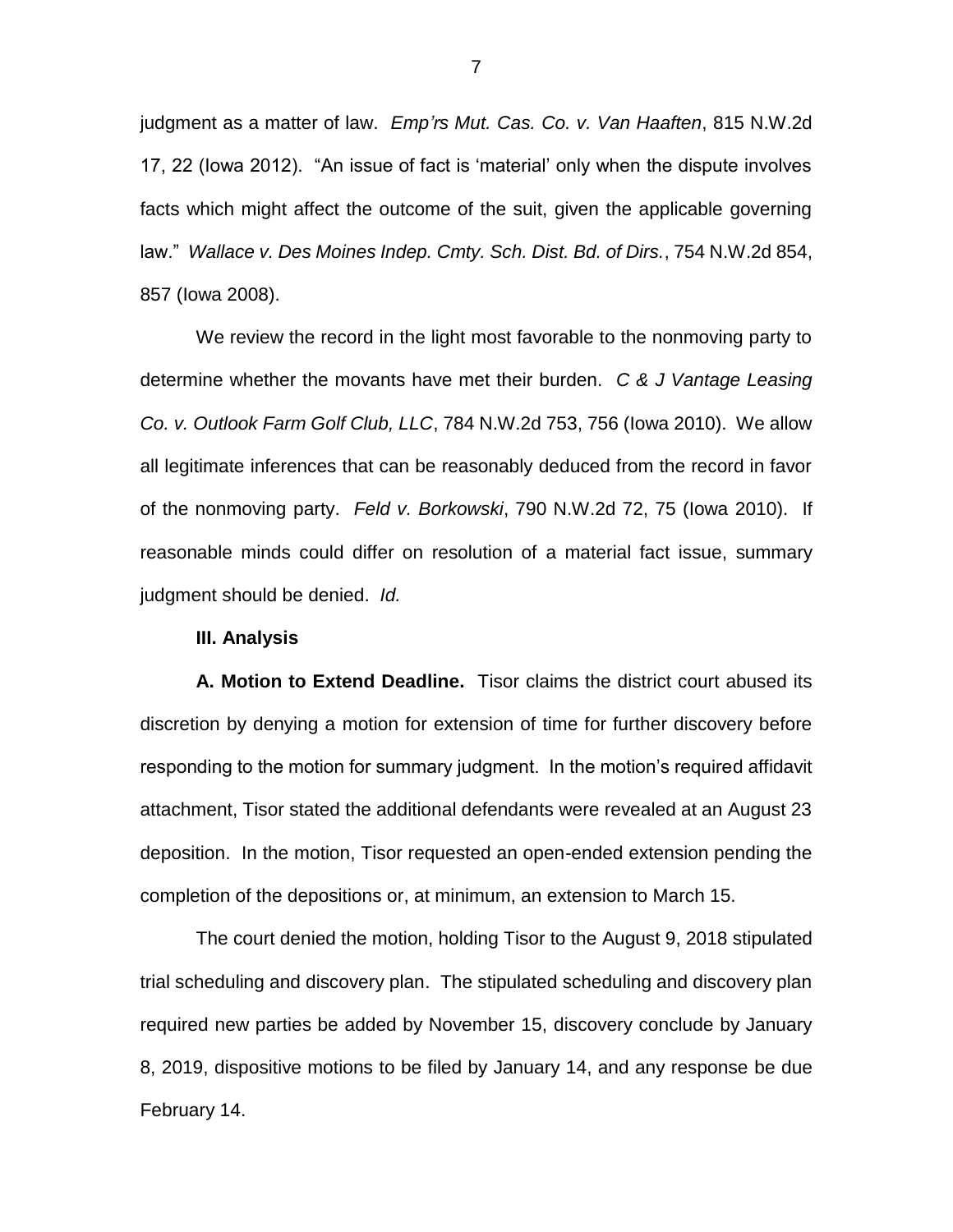Tisor states she learned of the additional defendants on August 23, but she did not seek to amend the petition until November 14—the day before the stipulated deadline. On that final date to amend, Tisor filed a motion adding four new defendants—Herod, Schmidt, Schwerdtfeger, and McCarthy.<sup>6</sup> The motion was granted on November 28, and Hollerauer and Hunter promptly filed their amended answer on December 10. On January 14, the new defendants filed their answer and all defendants filed a motion for summary judgment.<sup>7</sup>

The stipulated discovery plan required discovery—including depositions be completed by January 8, 2019. The stipulated plan also required any motion for summary judgment be filed by January 14.<sup>8</sup> Tisor did not file any motion to continue the discovery deadline before that deadline had passed. Rather, it was not until requesting additional time to respond to the summary judgment motion that Tisor asked to reopen discovery.

Discovery had been underway in this case since September 2017. Tisor knew the new defendants might have relevant information as early as August 2018 following the deposition of Hollerauer. Tisor could have asked to depose the new defendants even before amending the petition. She could have ensured an earlier answer by promptly serving the defendants with notice once the motion to amend was granted. Instead, the record does not reveal any attempt to extend discovery or depose any of the new defendants until the end of January—three weeks after

 $\overline{a}$ 

 $6$  Hollerauer, Hunter, and the two dropped defendants did not resist the motion.

 $7$  Tisor did not serve notice of the petition on the new defendants.

<sup>&</sup>lt;sup>8</sup> The defendants' summary judgment motion was supported in part by affidavits of the undeposed defendants.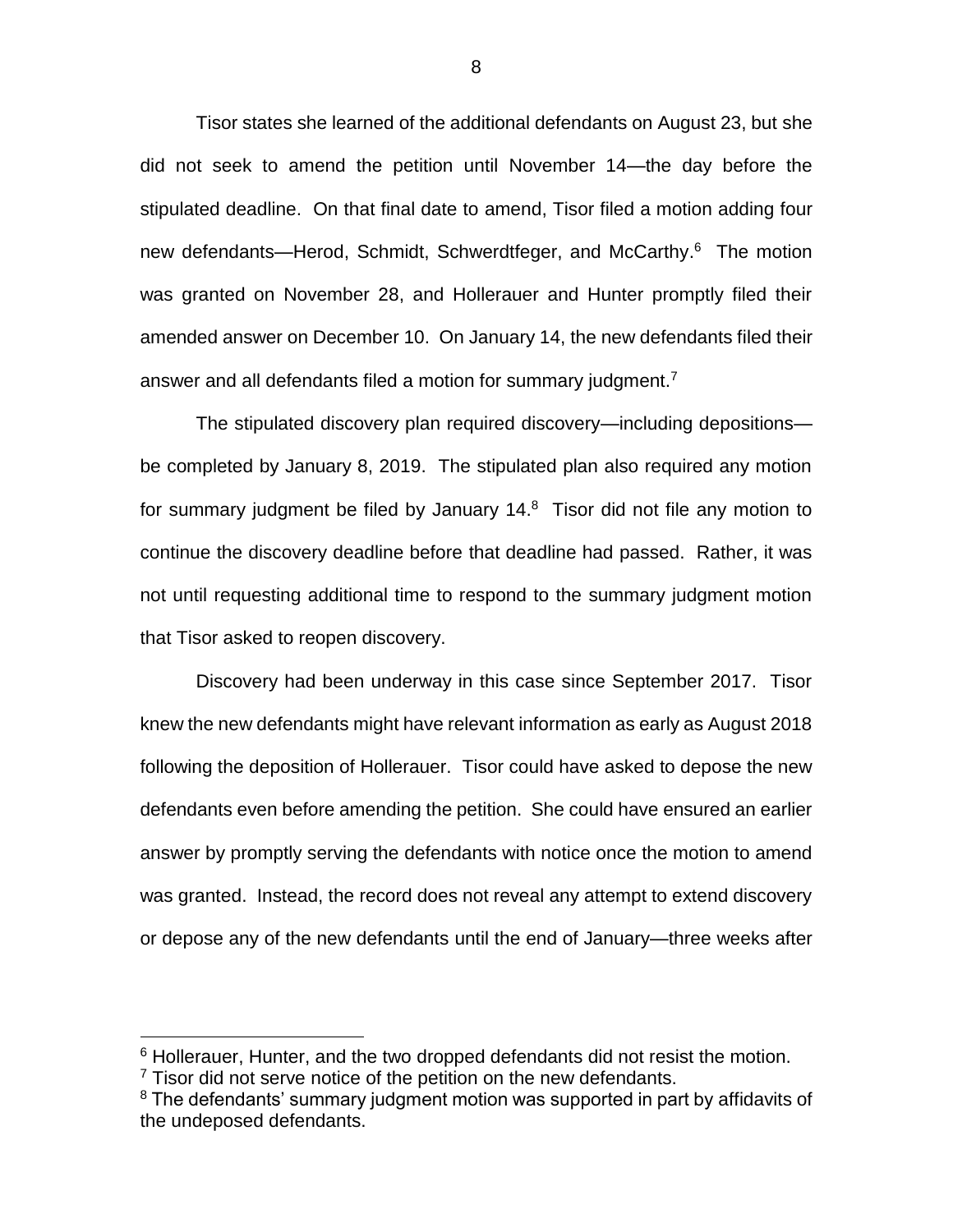discovery closed. In denying the motion, the court held Tisor to the deadlines to which she stipulated.

Under these circumstances, the court did not abuse its discretion in denying Tisor's motion to extend the discovery deadlines.

**B. Summary Judgment Ruling.** Tisor asserts gross negligence by Patrick's coemployees caused his death.

Our workers' compensation law provides an employee's exclusive remedy against the employer and any other employee for a work injury unless the injury is "caused by [the] other employee's gross negligence amounting to such lack of care as to amount to wanton neglect for the safety of another." Iowa Code § 85.20(2) (2016). This coemployee-gross-negligence exception to common-law tort immunity is narrow. *Walker v. Mlakar*, 489 N.W.2d 401, 405 (Iowa 1992).

In *Thompson v. Bohlken*, 312 N.W.2d 501, 504 (Iowa 1981), our supreme court noted the "wanton neglect" standard under the statute "involves the combination of attitudes: a realization of imminent danger, coupled with a reckless disregard or lack of concern for the probable consequences of the act." "Wanton neglect . . . arises when the actor is indifferent 'as to whether the act will injure another.'" *T.H.E. Ins. Co. v. Glen*, 944 N.W.2d 655, 664 (Iowa 2020) (citation omitted). Indeed, "a coemployee may be deemed 'grossly negligent' under section 85.20 only when the employee intentionally does an act of a highly unreasonable character." *Walker*, 489 N.W.2d at 406.

The *Thompson* court determined three elements are necessary to establish gross negligence amounting to wanton neglect: "(1) knowledge of the peril to be apprehended; (2) knowledge that injury is a probable, as opposed to a possible,

9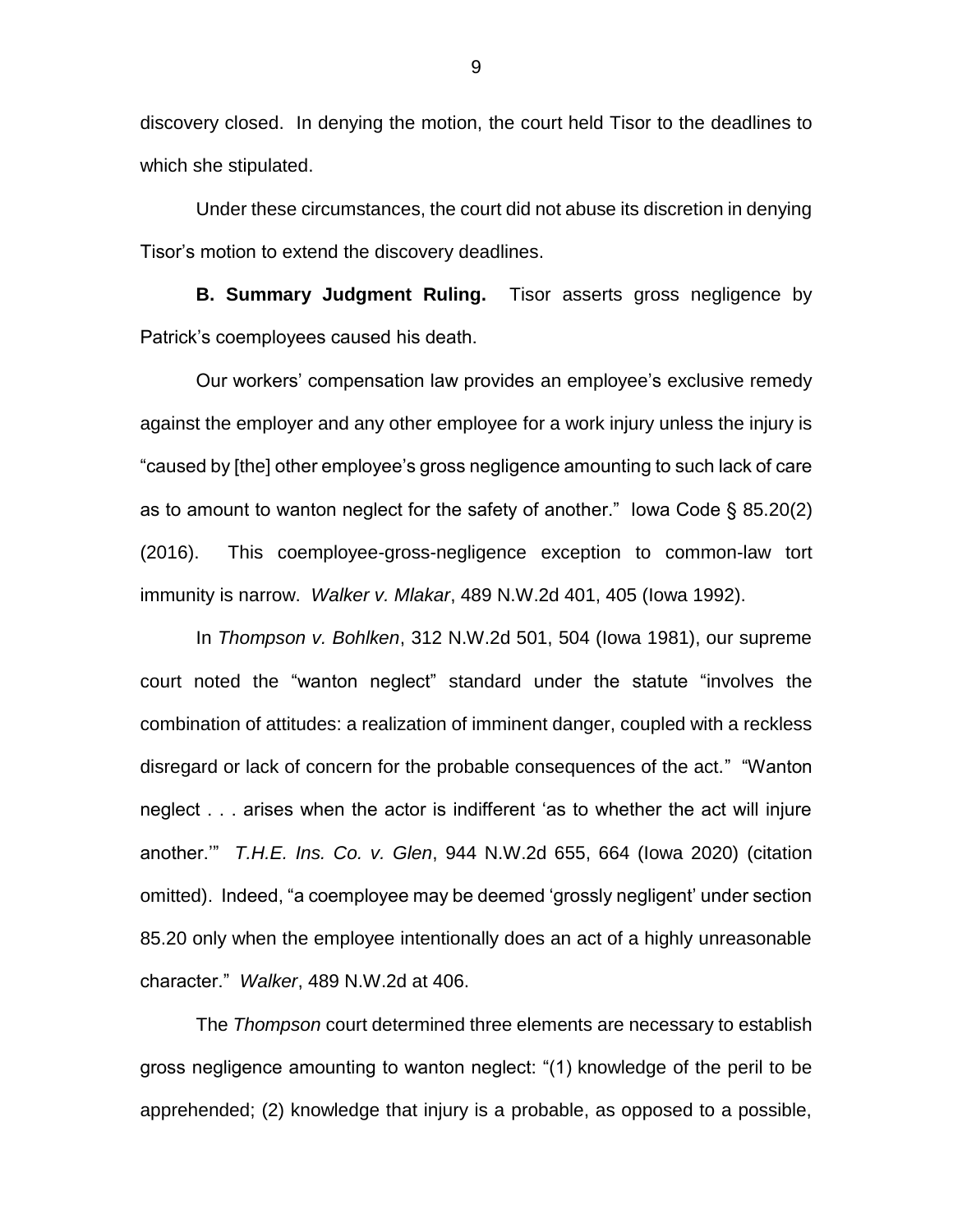result of the danger; and (3) a conscious failure to avoid the peril." 312 N.W.2d at 505. Gross-negligence claims carry a high burden of proof, and "all three elements must be proven before liability can attach." *Johnson v. Interstate Power Co.*, 481 N.W.2d 310, 321 (Iowa 1992).

*(1) Knowledge of the peril.* For the first element, the coemployee must have actual knowledge of the potential peril, not just constructive knowledge. *Walker*, 489 N.W.2d at 405 (noting that allowing constructive knowledge to satisfy the first element would "eviscerate the requirement under the third element that the coemployee must also 'consciously fail to avoid the peril'" (citation omitted)). For the coemployee to exhibit wanton neglect, the coemployee must have a realization of imminent danger, which "is not possible without *actual* awareness of a certain peril or hazard and an almost intentional disregard thereof." *Id.*

The district court concluded there was a genuine issue of material fact as to whether all the defendants had knowledge of the peril posed by the nip point at the sizing roller. Hollerauer and Hunter both discussed knowing about and having training on nip points. Hollerauer accompanied the IOSHA officer in touring the facility in 2015, and Schwerdtfeger was part of the citation and abatement process for the IOSHA report. Whether Hollerauer, Hunter, and Schwerdtfeger had knowledge the sizing roller presented a dangerous nip point was a fact question for a jury.

With regard to Schmidt, Herod, and McCarthy, Tisor's allegations do not include specific evidence of actual knowledge of peril. Rather, the petition asserts that part of their jobs was "to ensure employees were doing their jobs safely," and the defendants were present in the facility at some point.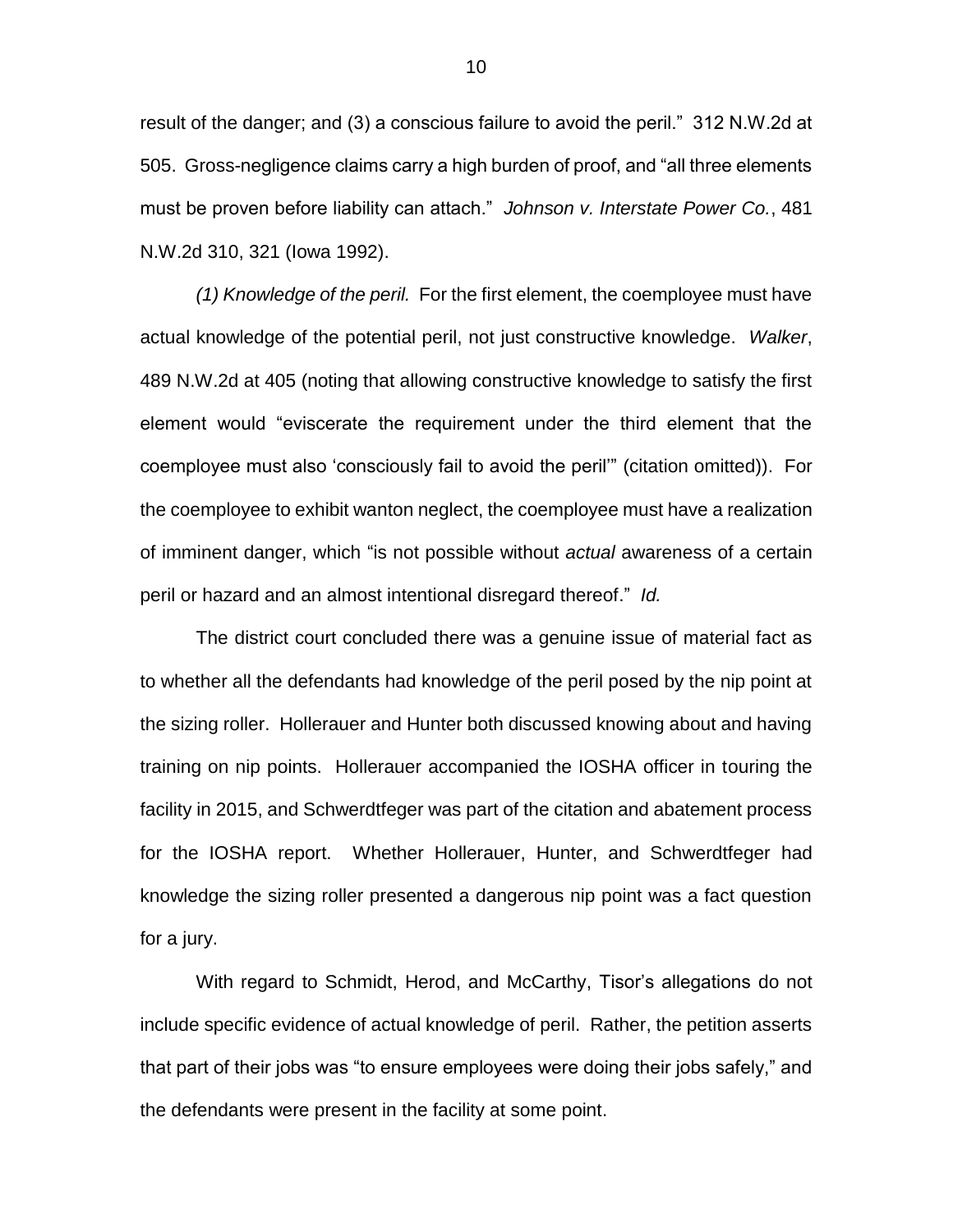Considering all the evidence and drawing inferences in favor of Tisor, we agree that a question of fact exists regarding the actual knowledge of the potential peril by at least some defendants.

*(2) Knowledge that injury is a probable result.* The second element requires a showing the defendant knew their conduct would place their coemployees in imminent danger and injury was more likely than not to be the result. *Alden*, 475 N.W.2d at 2. To meet the second element, "the plaintiff must show that the defendant knew or should have known that his conduct placed the [the injured party] in a zone of imminent danger." *Id.* A "zone of imminent danger" can be shown in two contexts: first, "by proving defendant's actual or constructive awareness of a history of accidents under similar circumstances"; second, "where the high probability of harm is manifest even in the absence of a history of accidents or injury." *Id.* at 2–3. The plaintiff must also show the defendant "knew or should have known" that the defendant's conduct caused the injured party to be in that zone. *Id.* at 3.

The defendants' knowledge of the actuarial foreseeability—even certainty—that "accidents will happen" does not satisfy *Thompson*. Unless the defendants knew that their conduct would place their coemployees in imminent danger, so that someone would probably—more likely than not—be injured because of the conduct, then the knowledge does not satisfy the essential elements of a section 85.20 gross negligence action as set forth in *Thompson*.

*Henrich v. Lorenz*, 448 N.W.2d 327, 334 n.3 (Iowa 1989).

The district court concluded Tisor's coemployees did not create the peril at the sizing roller and "had no reason to believe that Tisor would be exposed to imminent harm through his duties of starting Line 7 that day." The court considered the IOSHA report and whether a "zone of imminent danger" existed and decided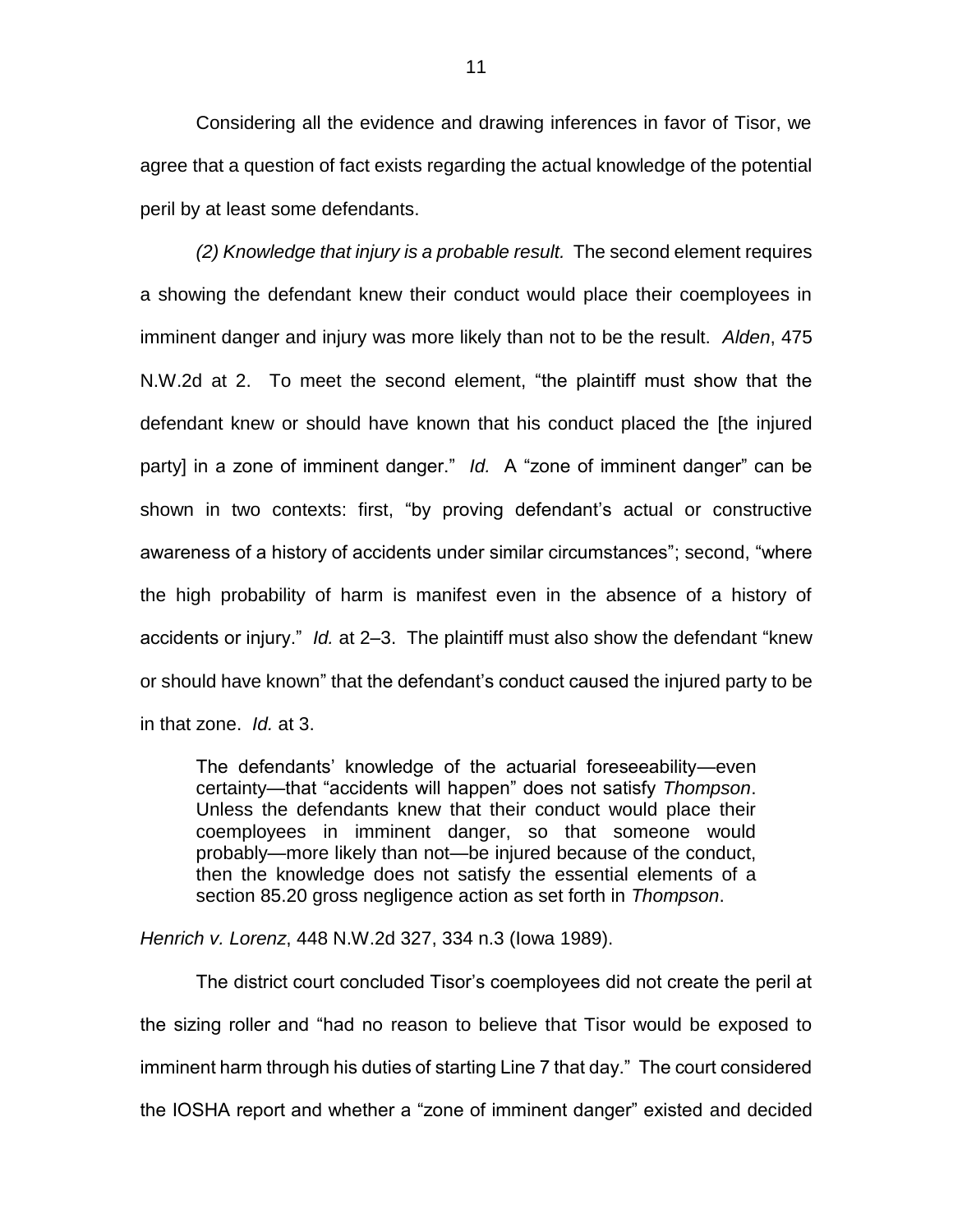nothing about the report put defendants on notice that an unguarded nip point on the sizing roller would "probably lead to injury, amputations, or death." With no issue of material fact on the second element, the court granted summary judgment to the defendants.

It is unclear what task Patrick was doing while starting up Line 7 or how his arms were pulled under the sizing roller. The record shows no history of injuries caused by sizing rollers on any of the lines. Therefore, the question is whether the sizing roller created a "zone of imminent danger" where the probability of harm was manifest despite the lack of prior accidents. *See Alden*, 475 N.W.2d at 3.

Despite the thorough 2015 inspection by IOSHA of the facility—and Line 7 in particular—with numerous nip points itemized, Shearer's was not notified the sizing roller on any line presented an open and obvious danger to the employees. None of the notes or the IOSHA report state the sizing roller should have additional guarding added. Despite depositions of a number of Shearer's employees, Tisor could not provide a statement from any of the employees recognizing the sizing roller as an open and obvious danger that would probably cause an injury before Patrick's accident, nor is there evidence that any employee had alerted any of the defendants of concerns relating to a danger presented by the sizing roller. The record does not support a conclusion the defendants had knowledge their conduct presented a "probable" threat of injury. *See Ganka v. Clark*, No. 18-1397, 2019 WL 6358301, at \*3 (Iowa Ct. App. Nov. 27, 2019).

Even drawing all reasonable inferences from the record in favor of Tisor, we conclude the record fails to show any defendant knew their conduct would place Patrick in imminent danger and injury was more likely than not to be the result.